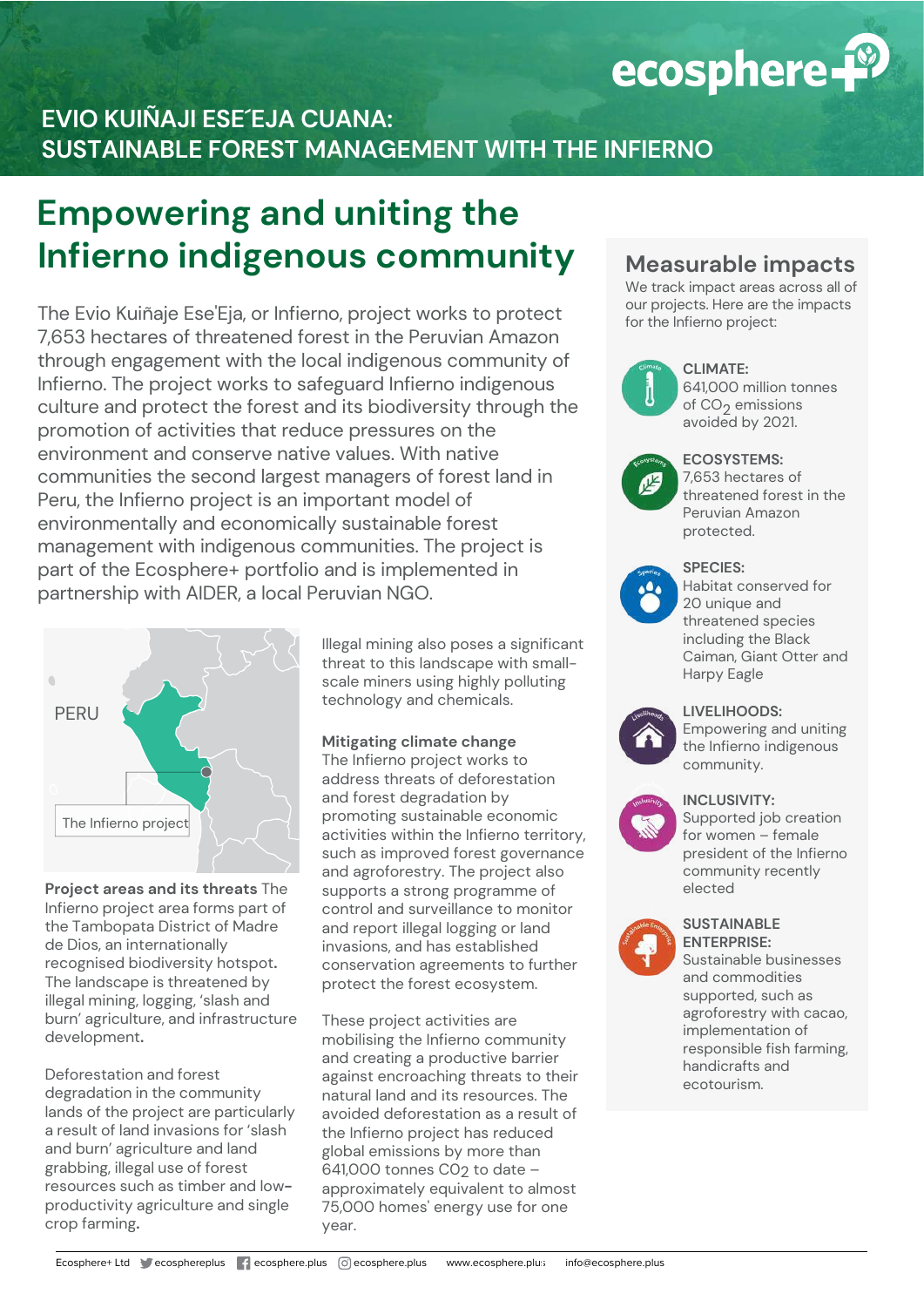# **Protecting biodiversity**

The Infierno project protects critical habitat for hundreds of unique species, including 20 threatened species such as the Black Caiman, Giant Otter and Harpy Eagle. Community control and monitoring of the project site helps to promote the long-term conservation of these important species.

One of the well-known inhabitants of the Infierno project area is the Giant River Otter – the largest otter on earth and classified as endangered by the IUCN. Threatened by habitat loss and water pollution, the Giant River Otter has found a home within the project area as a result of activities that reduce pollution and deforestation along the river.

The project protects forests in a critical internationally recognised biodiversity hotspot in Peru.

# **Working with communities**

Engagement with the Infierno indigenous community forms the foundation of the project's work. Project activities are working to strengthen the capacity of a community that is redefining its relationship with the forest and its resources, giving priority to economic and environmental



Copyright: AIDER The Infierno indigenous community consists of distinct ethnic populations.

sustainability. Participation of women in project activities is deemed as highly important, and the project is slowly overcoming complex cultural characteristics of the Ese'Eja community to recognise women as community leaders, positions previously considered exclusively for men. The project has also had an important impact on improving access to electricity and clean water for the community, and is working to further expand water pipes throughout the Infierno territory.

# **Cultural dynamics**

The Infierno community has a rich history and is ethnically heterogenous. Today, the community is made up of Ese'Eja natives, settlers from the jungle and mountains of Peru, and mestizos, who, from a perspective of social inclusion and multiculturalism, united in a community despite their differences under the codes of Ese'Eja ancestry.

The project has a strong community plan that aims to strengthen community ties and Ese'Eja solidarity among all families. Project activities focus on promoting participation across the entire community, which is highly important to implementing project activities and is a key element in the sustainable development of an area with shared resources. For the Infierno, conservation is bringing people together and overcoming divisive and harmful outside pressures on the environment and community.

# **Sustainable economic development**

Sustainable economic activities are gradually overcoming negative social pressures on the Infierno community – chiefly a lack of community cohesion, mounting population growth and limited access to resources, especially land.



Copyright: Marlon DAG The project area is an internationally recognised biodiversity hotspot.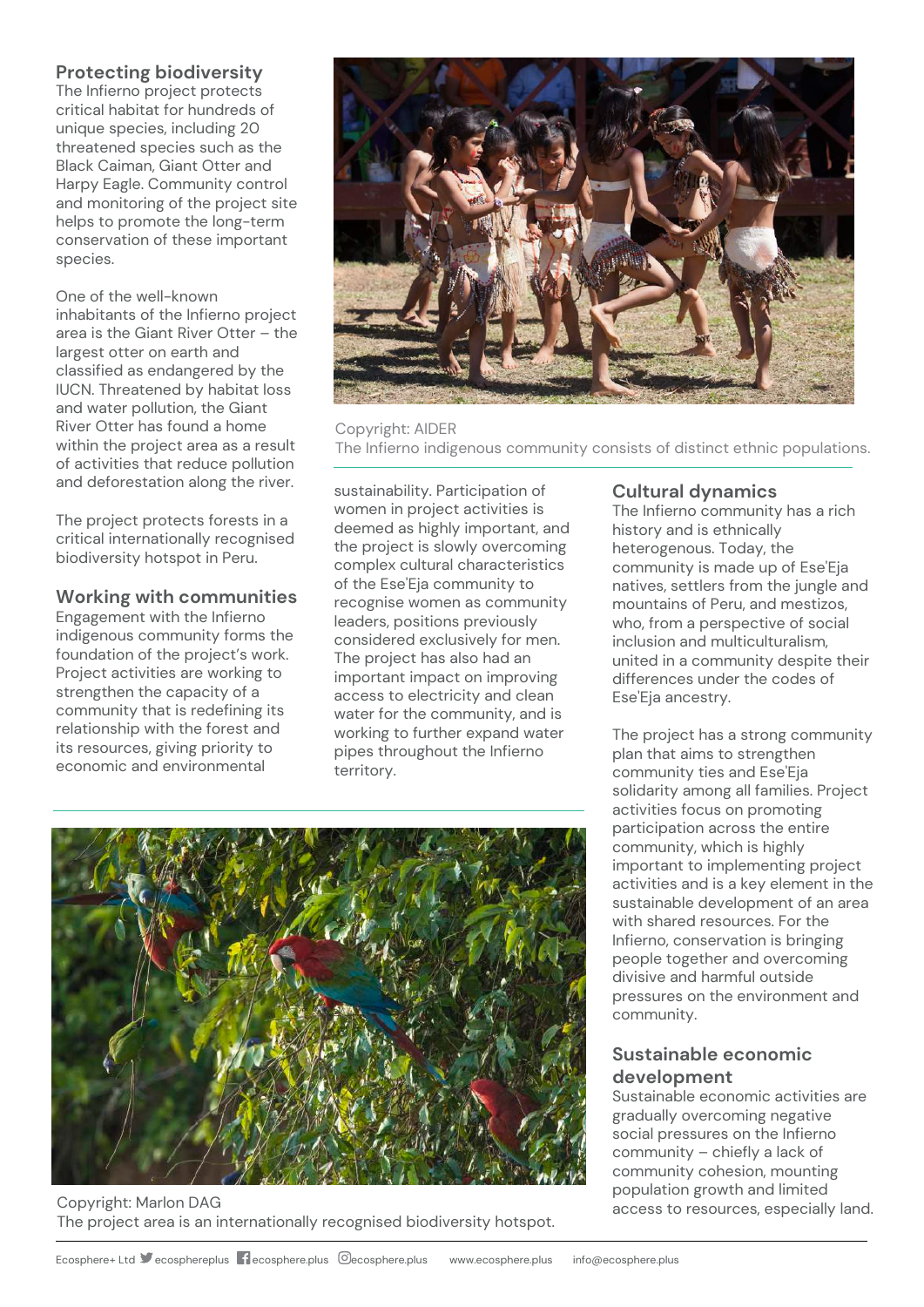

# Copyright: Marlon DAG Informal gold mining in the region is highly polluting, and driving deforestation in forest adjacent to the rivers.

The growth of alternative livelihoods is generating income for the Infierno people, strengthening forest governance and changing community attitudes towards resource use, which is critical to long-term resilience.

The project works collaboratively with the Infierno community to promote



Copyright: Marlon DAG The project protects 7,653 hectares of threatened Peruvian Amazon.

environmentally friendly revenue streams, such as agroforestry with cacao, through providing training and technical support along with low interest loan agreements to encourage new community economic ventures. Key economic activities also include the implementation of responsible fish farming, handicrafts and ecotourism.

## **ECOTOURISM**

The Infierno project zone includes a concession of land that is used for ecotourism, and the project has supported the establishment of two ecotourism lodges. These sites are proving the value of ecobusinesses and generating employment, while improving education on the importance of forest and biodiversity conservation.

# **Project implementing partner**

The Asociacion para la Investigacion y Desarollo Integral (AIDER) is our partner on the ground, a Peruvian NGO focused on environmental conservation and sustainable development.



#### **Sustainable Development Goals**



The Infierno project advances many Sustainable Development Goals.

# **Nested credits**

Carbon credits generated by the Infierno project are formally acknowledged by the Peruvian Ministry of Environment (MINAM) and are accounted for in the country's national registry through a 'nested' approach. Nesting this project within Peru's REDD+ programme means that the retired carbon credits, even internationally transacted ones, are not double counted. Avoiding double counting is essential to achieving a 1.5°C warming scenario and ensures the credibility of corporate climate action claims.

## **External standards**

The Infierno project is validated by the Verified Carbon Standard (VCS project ID 1218) and the Climate, Community, and Biodiversity Standard (CCB) to the gold level for both biodiversity and for climate change adaptation.